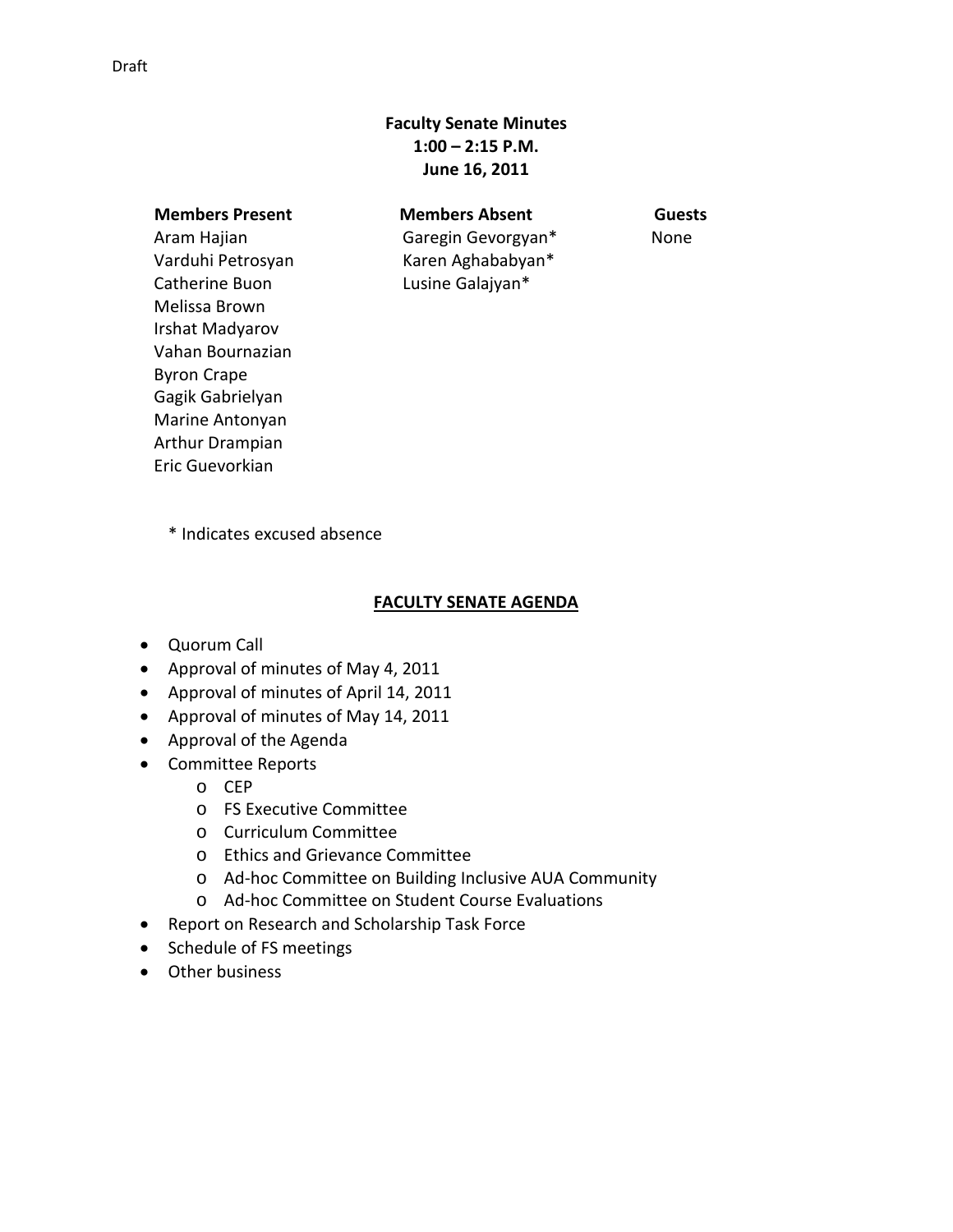### **MINUTES**

### • **Quorum Call** Quorum present

## • **Approval of the minutes of May 4, April 14, May 12, 2011**

Vahan Bournazian moved that the Minutes of May 4, 2011 be approved as amended, and Catherine Buon seconded the motion. The minutes were approved by consensus.

Varduhi Petrosyan moved that the Minutes of April 14, 2011 be approved as amended, and Byron Crape seconded the motion. The minutes were approved by consensus.

Arthur Drampian moved that the Minutes of May 12, 2011 be approved as amended, and Eric Guevorkian seconded the motion. The minutes were approved by consensus.

## • **Approval of the agenda**

Catherine Buon moved that the agenda for the minutes be approved and Vahan Bournazian seconded the motion. The agenda was approved by consensus.

### • **Committee Reports**

o CEP

Some requirements from the CEP do not get followed through by the Extension. Extension Dean Varoozhan Harikian has promised to take action.

Overall, there are some series systemic issues that need to be addressed in the near future to better interface Extension with the rest of AUA. CEP will draft a working document with recommendations for changes and share it with FS.

#### o FS Executive Committee

President Boghosian has been working to get the virtual lecture series started in Fall 2011. As soon as the facilities and technology have been set up, we will be informed. At this point, it is not clear whether these events should be coordinated by FS or another committee at AUA. Faculty should think of big names to invite.

## **Action item: discuss a possibility of acquiring equipment for simultaneous interpretation**

o Curriculum Committee (CC)

Two self-study reports: one from the Extension Program and the other one from SBM have been completed and filed.